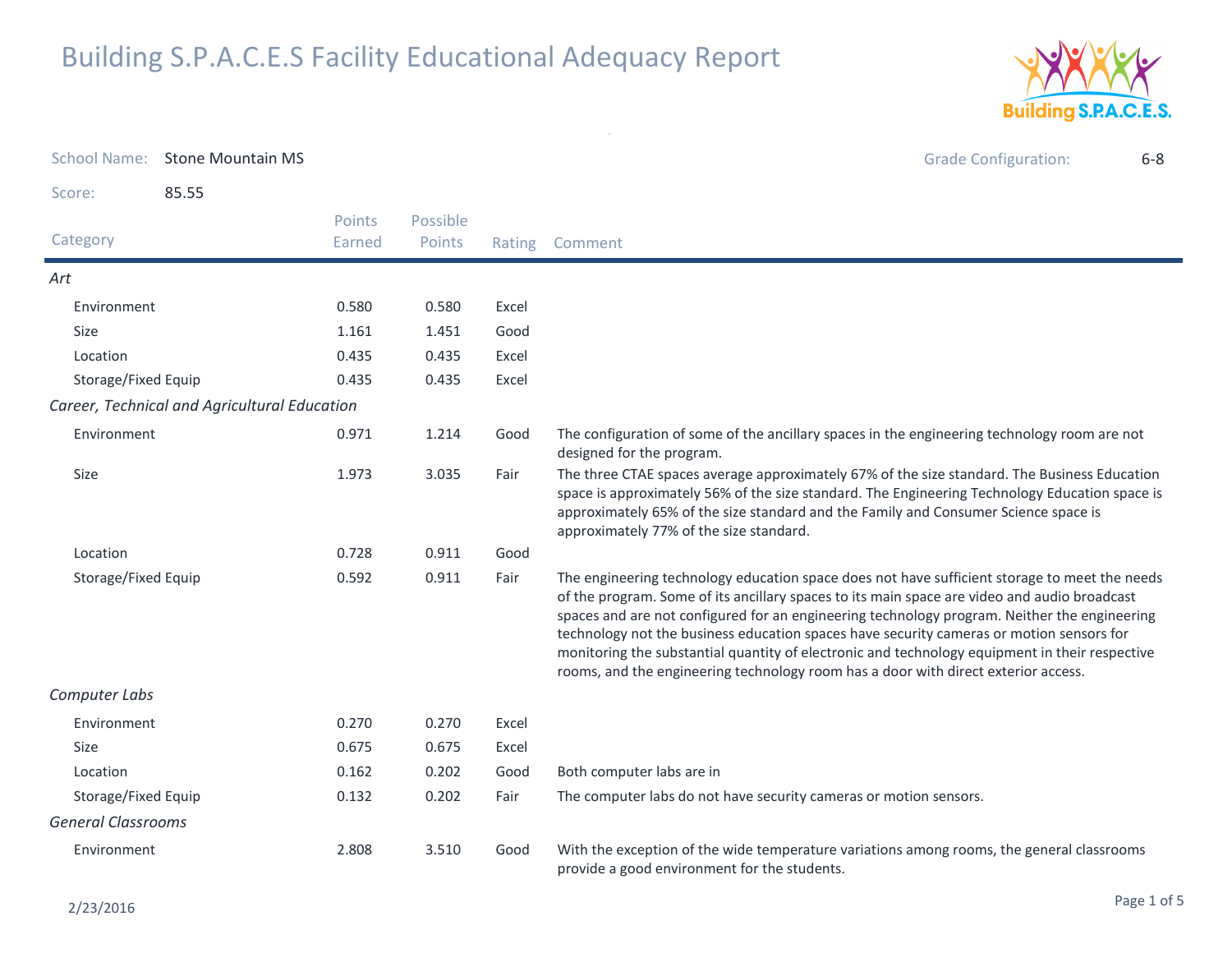

| <b>School Name:</b>                 | <b>Stone Mountain MS</b> |                  |                    |        | <b>Grade Configuration:</b><br>$6 - 8$                                                                                                                                                                                                                                         |
|-------------------------------------|--------------------------|------------------|--------------------|--------|--------------------------------------------------------------------------------------------------------------------------------------------------------------------------------------------------------------------------------------------------------------------------------|
| Score:                              | 85.55                    |                  |                    |        |                                                                                                                                                                                                                                                                                |
| Category                            |                          | Points<br>Earned | Possible<br>Points | Rating | Comment                                                                                                                                                                                                                                                                        |
| <b>General Classrooms</b>           |                          |                  |                    |        |                                                                                                                                                                                                                                                                                |
| <b>Size</b>                         |                          | 5.704            | 8.775              | Fair   | The general classrooms average approximately three fourths of the size standard.                                                                                                                                                                                               |
| Location                            |                          | 2.632            | 2.632              | Excel  |                                                                                                                                                                                                                                                                                |
| Storage/Fixed Equip                 |                          | 2.632            | 2.632              | Excel  |                                                                                                                                                                                                                                                                                |
| <b>Instructional Resource Rooms</b> |                          |                  |                    |        |                                                                                                                                                                                                                                                                                |
| Environment                         |                          | 0.590            | 0.737              | Good   | There are wide temperature variations among the classrooms.                                                                                                                                                                                                                    |
| Size                                |                          | 1.474            | 1.842              | Good   | Most of the spaces housing instructional resource programs are designed as general classrooms<br>and are adequately sized for the instructional resource programs being delivered in them. The<br>speech room is a small and stuffy room. The reading lab space is windowless. |
| Location                            |                          | 0.442            | 0.553              | Good   |                                                                                                                                                                                                                                                                                |
| Storage/Fixed Equip                 |                          | 0.442            | 0.553              | Good   |                                                                                                                                                                                                                                                                                |
| <b>Learning Environment</b>         |                          |                  |                    |        |                                                                                                                                                                                                                                                                                |
| Learning Style Variety              |                          | 3.600            | 4.500              | Good   |                                                                                                                                                                                                                                                                                |
| <b>Interior Environment</b>         |                          | 1.440            | 1.800              | Good   | There are wide temperature variations throughout the school, from hot to very cold.                                                                                                                                                                                            |
| <b>Exterior Environment</b>         |                          | 1.350            | 1.350              | Excel  |                                                                                                                                                                                                                                                                                |
| Environment                         |                          | 0.835            | 0.835              | Excel  |                                                                                                                                                                                                                                                                                |
| Media Center                        |                          |                  |                    |        |                                                                                                                                                                                                                                                                                |
| Size                                |                          | 1.357            | 2.088              | Fair   | The media center spaces total approximately 76% of the size standard.                                                                                                                                                                                                          |
| Location                            |                          | 0.626            | 0.626              | Excel  |                                                                                                                                                                                                                                                                                |
| Storage/Fixed Equip                 |                          | 0.626            | 0.626              | Excel  |                                                                                                                                                                                                                                                                                |
| Music                               |                          |                  |                    |        |                                                                                                                                                                                                                                                                                |
| Environment                         |                          | 0.662            | 0.662              | Excel  |                                                                                                                                                                                                                                                                                |
| Size                                |                          | 1.655            | 1.655              | Excel  |                                                                                                                                                                                                                                                                                |
| Location                            |                          | 0.497            | 0.497              | Excel  |                                                                                                                                                                                                                                                                                |

 $\sim$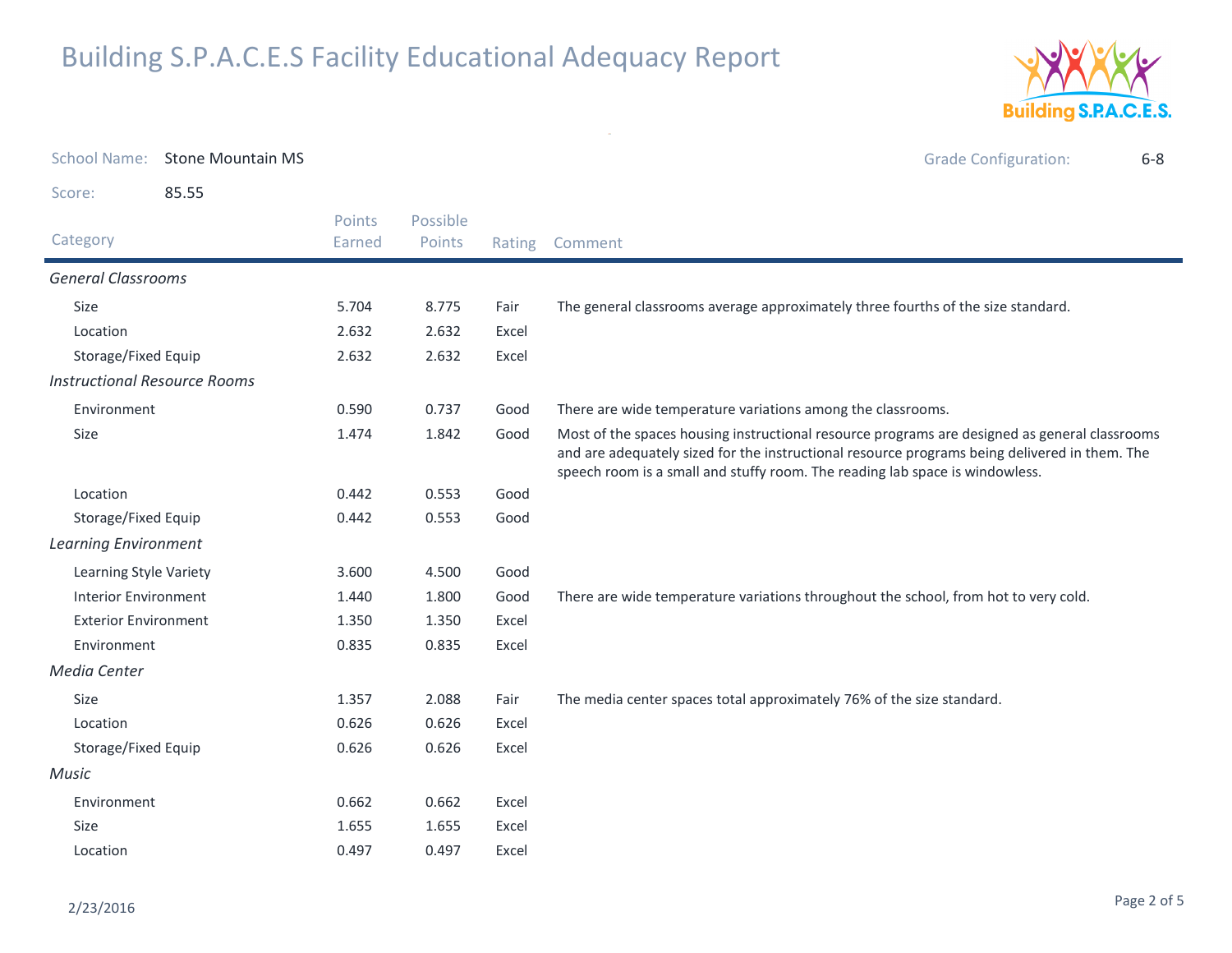

| <b>School Name:</b>       | <b>Stone Mountain MS</b> |                  |                    |        | <b>Grade Configuration:</b><br>$6 - 8$                                                                                                                  |
|---------------------------|--------------------------|------------------|--------------------|--------|---------------------------------------------------------------------------------------------------------------------------------------------------------|
| Score:                    | 85.55                    |                  |                    |        |                                                                                                                                                         |
| Category                  |                          | Points<br>Earned | Possible<br>Points | Rating | Comment                                                                                                                                                 |
| <b>Music</b>              |                          |                  |                    |        |                                                                                                                                                         |
| Storage/Fixed Equip       |                          | 0.323            | 0.497              | Fair   | The music spaces do not have sinks and water fountains. The band and orchestra spaces lack<br>sufficient storage space for the needs of their programs. |
| <b>Performing Arts</b>    |                          |                  |                    |        |                                                                                                                                                         |
| Environment               |                          | 0.301            | 0.377              | Good   | The space cannot be closed off to the public from the main school building when events are held<br>in it.                                               |
| Size                      |                          | 0.754            | 0.942              | Good   |                                                                                                                                                         |
| Location                  |                          | 0.226            | 0.283              | Good   |                                                                                                                                                         |
| Storage/Fixed Equip       |                          | 0.184            | 0.283              | Fair   | The performing arts area does not have designated storage space. It does have one ADA access<br>ramp, but only from the rear of the stage.              |
| <b>Physical Education</b> |                          |                  |                    |        |                                                                                                                                                         |
| Environment               |                          | 1.728            | 2.160              | Good   | The space cannot be closed off to the public from the main school building when events are held<br>in it.                                               |
| Size                      |                          | 5.400            | 5.400              | Excel  |                                                                                                                                                         |
| Location                  |                          | 1.620            | 1.620              | Excel  |                                                                                                                                                         |
| Storage/Fixed Equip       |                          | 1.053            | 1.620              | Fair   |                                                                                                                                                         |
| <b>Science</b>            |                          |                  |                    |        |                                                                                                                                                         |
| Environment               |                          | 0.859            | 0.859              | Excel  |                                                                                                                                                         |
| Size                      |                          | 2.147            | 2.147              | Excel  |                                                                                                                                                         |
| Location                  |                          | 0.515            | 0.644              | Good   | The science rooms are on exterior walls and have natural light, but the do not have direct<br>outdoor access.                                           |
| Storage/Fixed Equip       |                          | 0.644            | 0.644              | Excel  | A couple of rooms do not have fire blankets of their own and have a shared one with the room<br>next store, stored in the shared prep room.             |

 $\mathcal{A}(\mathcal{A})$  and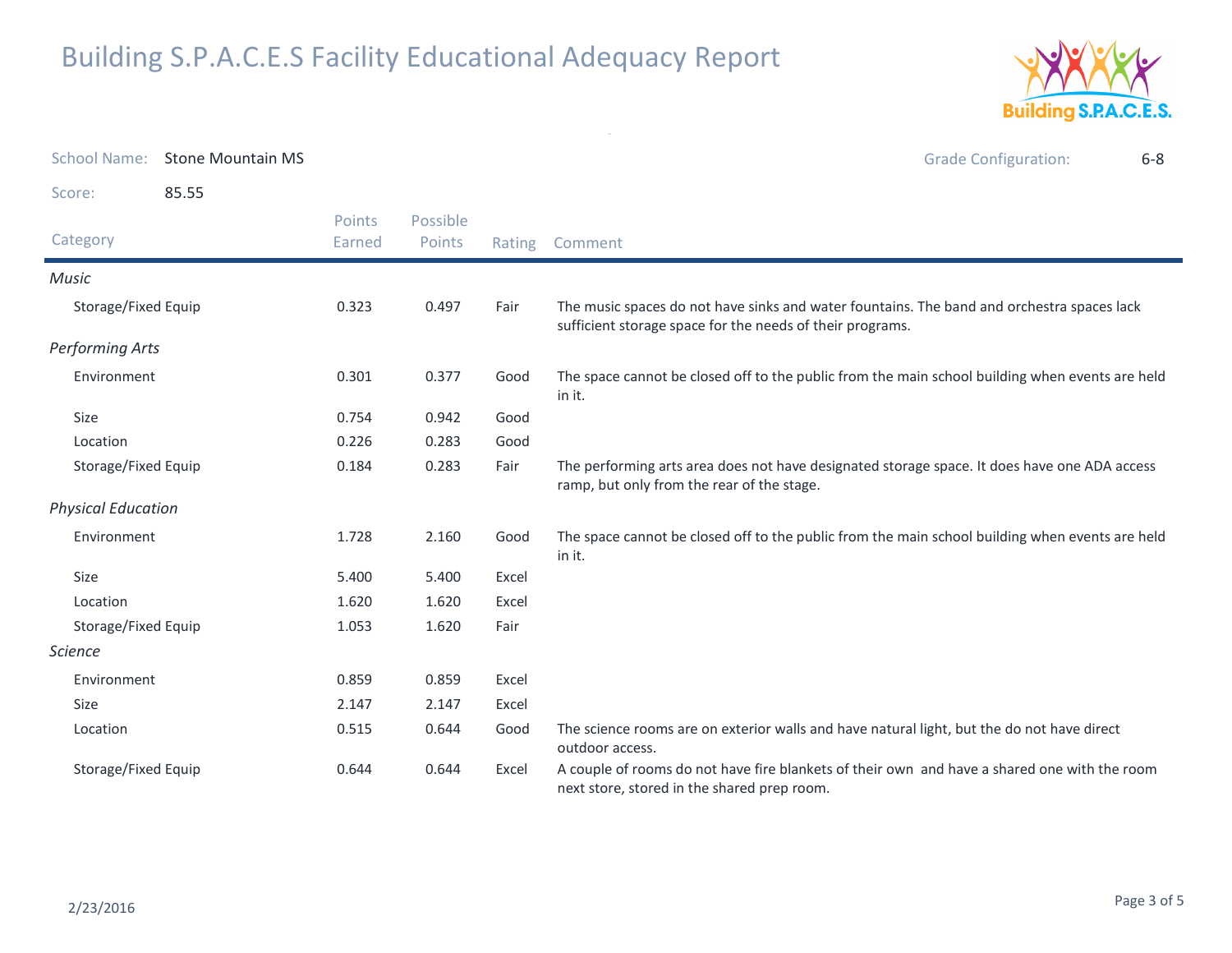

| <b>School Name:</b>             | <b>Stone Mountain MS</b>         |                  |                    |        | <b>Grade Configuration:</b><br>$6 - 8$                                                                                                                                                                                                                                                                                                                                                                                                                                                                                                                                          |
|---------------------------------|----------------------------------|------------------|--------------------|--------|---------------------------------------------------------------------------------------------------------------------------------------------------------------------------------------------------------------------------------------------------------------------------------------------------------------------------------------------------------------------------------------------------------------------------------------------------------------------------------------------------------------------------------------------------------------------------------|
| Score:                          | 85.55                            |                  |                    |        |                                                                                                                                                                                                                                                                                                                                                                                                                                                                                                                                                                                 |
| Category                        |                                  | Points<br>Earned | Possible<br>Points | Rating | Comment                                                                                                                                                                                                                                                                                                                                                                                                                                                                                                                                                                         |
|                                 | Self-Contained Special Education |                  |                    |        |                                                                                                                                                                                                                                                                                                                                                                                                                                                                                                                                                                                 |
| Environment                     |                                  | 0.319            | 0.491              | Fair   | There are temperature fluctuations in the classrooms. At the time of the consultant's site visit,<br>the severe/profound class was being temporarily housed in the vacant family and consumer<br>science space because of exceptionally hot temperatures in their space. One of the special<br>education programs serves orthopedically impaired students. That space is a converted room,<br>originally intended for demonstration science that was never finished out for that purpose. Its<br>spatial configuration was not designed for the program currently housed in it. |
| Size                            |                                  | 0.983            | 1.228              | Good   | While the rooms are either just under or above the size standard of a regular self-contained<br>space, neither one meets the standard of a family living center space.                                                                                                                                                                                                                                                                                                                                                                                                          |
| Location                        |                                  | 0.295            | 0.368              | Good   |                                                                                                                                                                                                                                                                                                                                                                                                                                                                                                                                                                                 |
| Storage/Fixed Equip             |                                  | 0.239            | 0.368              | Fair   | The self-contained special education classes have some of the storage and fixed equipment<br>elements set forth in the standards, but they do not have showers or laundry facilities.                                                                                                                                                                                                                                                                                                                                                                                           |
| <b>Non-Instructional Spaces</b> |                                  |                  |                    |        |                                                                                                                                                                                                                                                                                                                                                                                                                                                                                                                                                                                 |
| Administration                  |                                  | 1.886            | 1.886              | Excel  |                                                                                                                                                                                                                                                                                                                                                                                                                                                                                                                                                                                 |
| Cafeteria                       |                                  | 2.880            | 3.600              | Good   | The cafeteria does not have table and chair storage space. Its one storage space is very small.                                                                                                                                                                                                                                                                                                                                                                                                                                                                                 |
| Food Service and Prep           |                                  | 5.144            | 5.144              | Excel  | The delivery door does not have a peephole, but the door has a visual heavy glass panel for<br>exterior visibility.                                                                                                                                                                                                                                                                                                                                                                                                                                                             |
| Clinic                          |                                  | 0.153            | 0.306              | Poor   | The space designed for a clinic is presently housing a police officer. It is appropriately located in<br>the building, but it is extremely small and could not easily accommodate a nurse's desk, two cots<br>with separation and the other requirements of a clinic. It does have an ADA restroom.                                                                                                                                                                                                                                                                             |
| Counseling                      |                                  | 0.248            | 0.382              | Fair   | There is a counseling suite, but it is located in the main administration area.                                                                                                                                                                                                                                                                                                                                                                                                                                                                                                 |
|                                 | <b>Custodial and Maintenance</b> | 0.292            | 0.450              | Fair   | Custodial spaces are adequate in location throughout the building but they are very small for<br>housing the equipment and supplies needed for conducting their janitorial and maintenance<br>services.                                                                                                                                                                                                                                                                                                                                                                         |
| <b>Student Restrooms</b>        |                                  | 0.668            | 0.835              | Good   | Most boys' restrooms do not have urinal privacy partitions.                                                                                                                                                                                                                                                                                                                                                                                                                                                                                                                     |
| Faculty Work Space and Toilets  |                                  | 0.815            | 0.815              | Excel  |                                                                                                                                                                                                                                                                                                                                                                                                                                                                                                                                                                                 |
| <b>Outside Spaces</b>           |                                  |                  |                    |        |                                                                                                                                                                                                                                                                                                                                                                                                                                                                                                                                                                                 |
| Vehicular Traffic               |                                  | 2.880            | 3.600              | Good   |                                                                                                                                                                                                                                                                                                                                                                                                                                                                                                                                                                                 |

 $\sim$